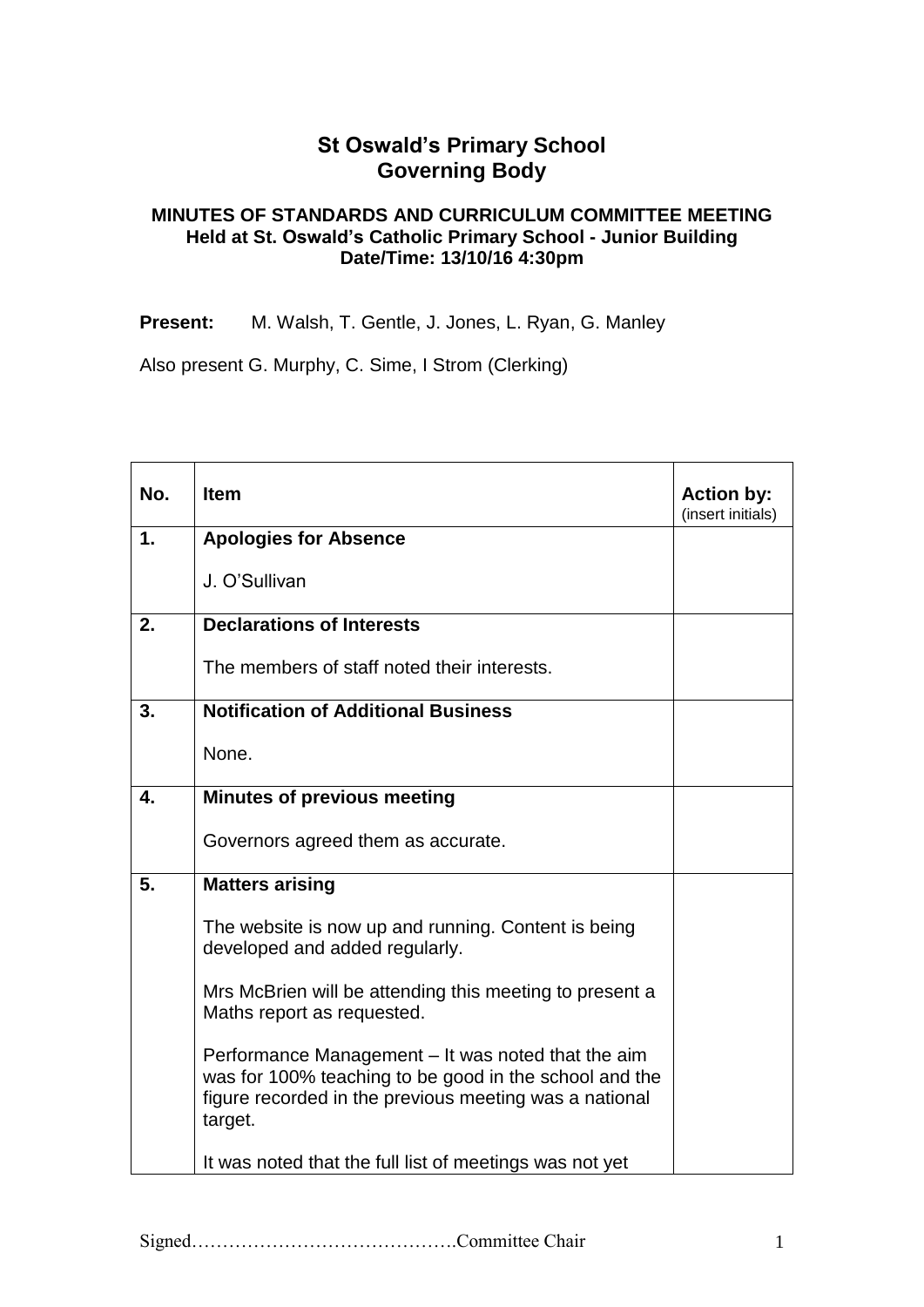|    | available.                                                                                                                                                                                                                                                                                                                                                                                                                                                                                                                                                                                                                                                                                                                                                                                                                                                                                                                                                                                                                                                                                                                                                                                                                                                                                                                                                                   |  |
|----|------------------------------------------------------------------------------------------------------------------------------------------------------------------------------------------------------------------------------------------------------------------------------------------------------------------------------------------------------------------------------------------------------------------------------------------------------------------------------------------------------------------------------------------------------------------------------------------------------------------------------------------------------------------------------------------------------------------------------------------------------------------------------------------------------------------------------------------------------------------------------------------------------------------------------------------------------------------------------------------------------------------------------------------------------------------------------------------------------------------------------------------------------------------------------------------------------------------------------------------------------------------------------------------------------------------------------------------------------------------------------|--|
| 6. | <b>Curriculum in School</b>                                                                                                                                                                                                                                                                                                                                                                                                                                                                                                                                                                                                                                                                                                                                                                                                                                                                                                                                                                                                                                                                                                                                                                                                                                                                                                                                                  |  |
|    | Governors received pro forma long term plans prior to<br>the meeting to show what was expected of teachers to<br>provide as a minimum. An EYFS plan was tabled for<br>governors' information. Mrs Gentle talked through the<br>plan with governors. A governor asked what adults<br>were included in the plan. $-$ All adults working with<br>the children are included. In the EYFS plan this would<br>include Teachers, EYFS practitioners, TAs and any<br>adult working with targeted individuals or groups. Mrs<br>Gentle explained how the pupil initiated activities fed<br>into cross curricular opportunities. In the nursery<br>emotional and social development is the priority,<br>although assessing how pupils develop is key for<br>sustained learning in the future. Katie Greer has had a<br>big impact since joining as nursery lead and there is<br>good collaborative working going on between nursery<br>and reception. A governor asked if parents had<br>noticed any improvements. - The changes to the<br>start and end of the day allowing parents to see the<br>children into and out of the building had meant that<br>communication channels had opened more. This was<br>something that should mean better parental<br>engagement throughout the school. Governors were<br>invited to visit the nursery and see the provision for<br>themselves. |  |
|    | Maths – Mrs McBrien joined the meeting to present the<br>report. She now has the responsibility for maths for the<br>whole school. She explained the Liverpool City Council<br>project "Liverpool Counts" to improve maths in schools.<br>It will tackle negative thoughts on maths, link with other<br>subjects and will show how maths is used in everyday<br>living. It has been included as a performance<br>management target for all teachers. Accreditation will<br>take place in march 2017. The project will help to<br>embed some of the principles into the future plans of<br>the school. The project started by baselining where we<br>are now and identifying gaps. Children completed a<br>questionnaire to assess their attitudes to maths. This<br>will be repeated at the end of the project to see if it has<br>had the desired impact. The LA consultant Jo Hook has<br>worked with all year groups and complimented the staff<br>on their receptiveness to new ideas. A maths and<br>science theme week will take place in October and will<br>include activities such as CSI St Oswald's and the<br>maths trail. Parents are getting involved including some                                                                                                                                                                                           |  |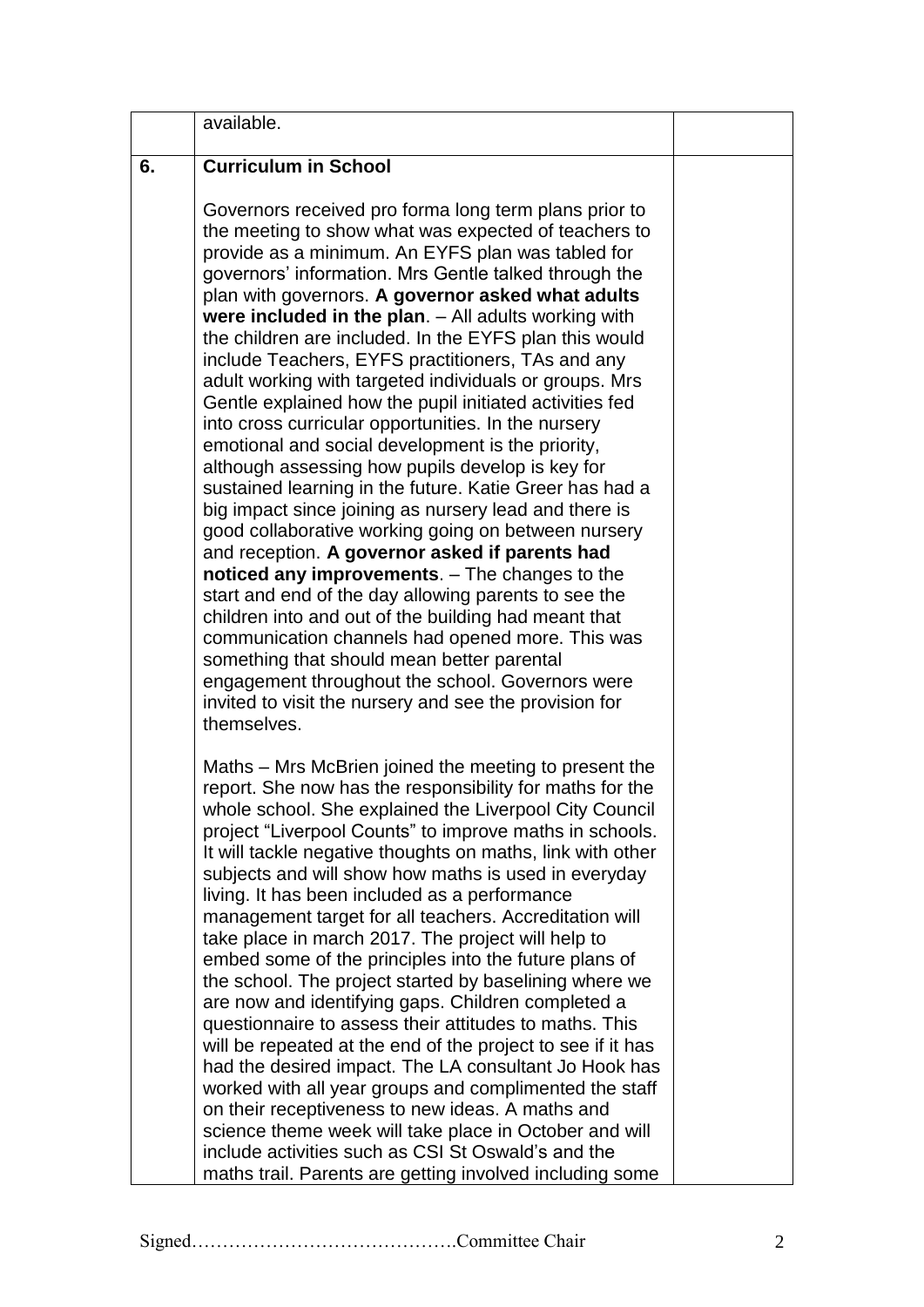|    | who are talking to children about how maths is used in<br>their jobs. A governor asked how maths was being<br>introduced to the playground. - There already is some<br>maths based games going on in the playground, eg<br>snakes and ladders and hopscotch. Play leaders are<br>being shown how to use Active Maths which is a free<br>resource and maths is also being used in PE lessons.<br>Governors asked how they could support the project. -<br>By being aware of the project, knowing when events<br>were happening and when possible attending the<br>events. Governors agreed that it was a very positive<br>initiative and asked to be kept up to date with progress.<br>The English report was reviewed. There is a focus on<br>writing across the whole school. Phonics have<br>improved. Writing across the curriculum is also a key<br>priority for the year. |  |
|----|--------------------------------------------------------------------------------------------------------------------------------------------------------------------------------------------------------------------------------------------------------------------------------------------------------------------------------------------------------------------------------------------------------------------------------------------------------------------------------------------------------------------------------------------------------------------------------------------------------------------------------------------------------------------------------------------------------------------------------------------------------------------------------------------------------------------------------------------------------------------------------|--|
| 7. | <b>School Standards</b>                                                                                                                                                                                                                                                                                                                                                                                                                                                                                                                                                                                                                                                                                                                                                                                                                                                        |  |
|    | The governors received a number of reports prior to the<br>meeting. The data this year has been difficult to<br>interpret as the changes to testing, along with the<br>establishment of the amalgamated school has meant<br>there is no previous data to make a comparison with.<br>KS2 – Nationally writing is a concern. As this was<br>teacher assessed, there seems to be a real discrepancy<br>between the results from schools that were moderated<br>and those that weren't moderated. St Oswald's was                                                                                                                                                                                                                                                                                                                                                                  |  |
|    | moderated. There was also a lack of consistency<br>between LA's in the interpretation of guidelines, which<br>changed relatively late. Liverpool's interpretation seems<br>to be more tightly focussed than some other areas. The<br>curriculum was drip fed and the tests were more<br>challenging than previously. Progress was difficult to<br>measure due to many of these factors and the use of a<br>different measure also added to the difficulty. However,<br>an equivalent was provided for governors to see<br>comparisons. It showed that the progress in KS2 was<br>significantly above national in all areas.                                                                                                                                                                                                                                                    |  |
|    | KS1 – The data showed that the school is below<br>national in writing and significantly below in other<br>subjects. This reflects what was forecast by the school<br>and shows that the leaders have an understanding of<br>where the starting point is. There is evidence that<br>shows progress is being made and there is now a solid<br>baseline for future analysis.                                                                                                                                                                                                                                                                                                                                                                                                                                                                                                      |  |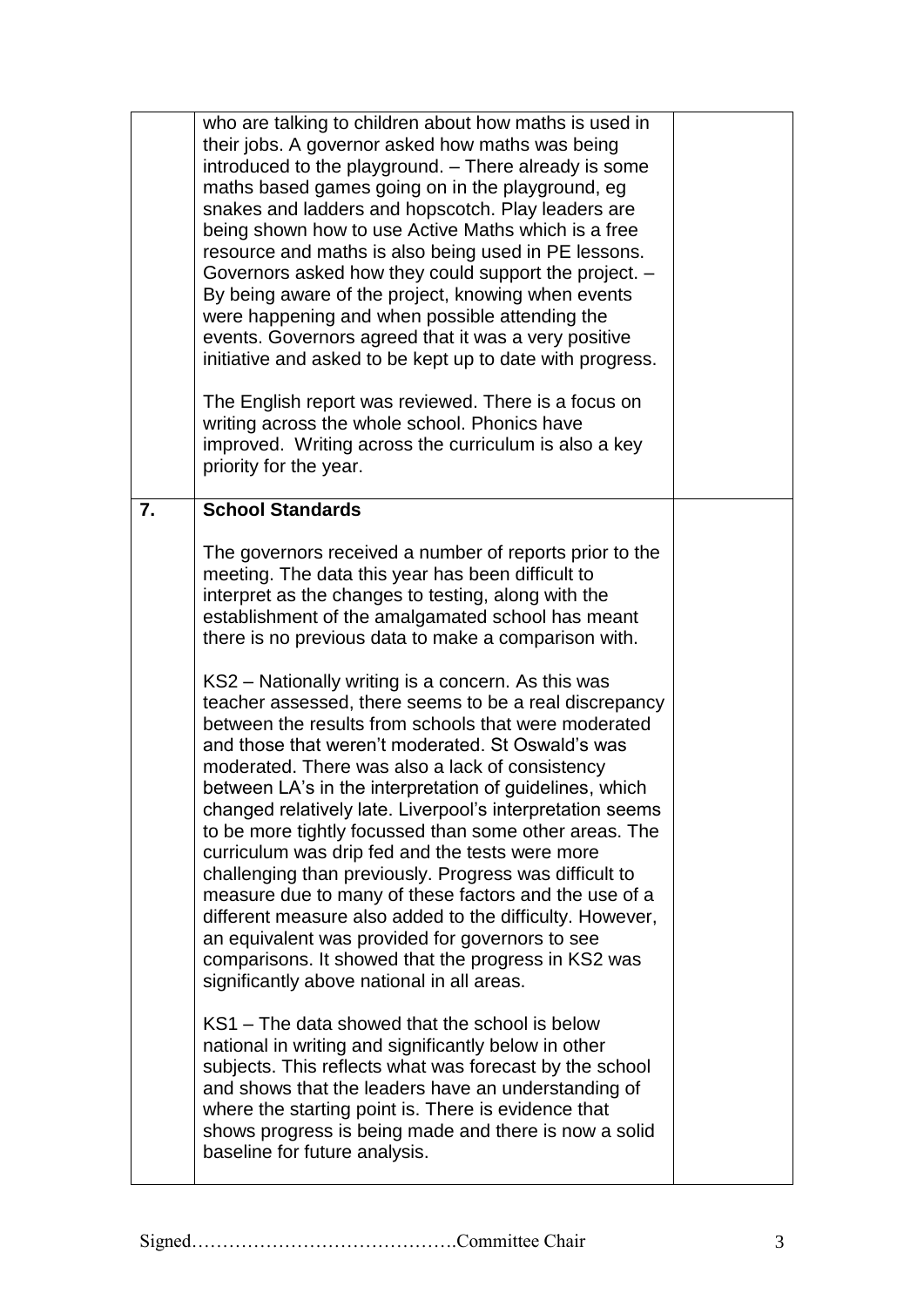|     | Phonics – an increase from 40% passes to 76% passes<br>demonstrates that the new systems that have been<br>introduced are having the desired impact.<br>Whole school – The assessment system is still in the<br>implementation phase across the school so data still<br>has some limitations for example, progress is difficult to<br>measure as there is no previous results for comparison.<br>But the system is starting to gather more data which<br>when it builds up will show how the school is<br>performing. The school is still benefitting from being a<br>part of the city assessment project In the Infants, all<br>children are assessed, but there are small groups of<br>key indicator children who are monitored. Not all work is<br>moderated. In the Juniors, progress is measured<br>through testing. Progress is<br>measured through a number based system of ranking<br>children in each assessment standard. Pupil progress<br>meetings take place after assessments. |  |
|-----|----------------------------------------------------------------------------------------------------------------------------------------------------------------------------------------------------------------------------------------------------------------------------------------------------------------------------------------------------------------------------------------------------------------------------------------------------------------------------------------------------------------------------------------------------------------------------------------------------------------------------------------------------------------------------------------------------------------------------------------------------------------------------------------------------------------------------------------------------------------------------------------------------------------------------------------------------------------------------------------------|--|
| 8.  | <b>Roles &amp; Responsibilities</b>                                                                                                                                                                                                                                                                                                                                                                                                                                                                                                                                                                                                                                                                                                                                                                                                                                                                                                                                                          |  |
|     | Governors noted the report distributed prior to the<br>meeting.                                                                                                                                                                                                                                                                                                                                                                                                                                                                                                                                                                                                                                                                                                                                                                                                                                                                                                                              |  |
|     | <b>CPD</b>                                                                                                                                                                                                                                                                                                                                                                                                                                                                                                                                                                                                                                                                                                                                                                                                                                                                                                                                                                                   |  |
|     | Governors noted the report distributed prior to the<br>meeting.                                                                                                                                                                                                                                                                                                                                                                                                                                                                                                                                                                                                                                                                                                                                                                                                                                                                                                                              |  |
| 9.  | <b>Website</b>                                                                                                                                                                                                                                                                                                                                                                                                                                                                                                                                                                                                                                                                                                                                                                                                                                                                                                                                                                               |  |
|     | Governors noted the report distributed prior to the<br>meeting.                                                                                                                                                                                                                                                                                                                                                                                                                                                                                                                                                                                                                                                                                                                                                                                                                                                                                                                              |  |
| 10. | <b>School Development Plan</b>                                                                                                                                                                                                                                                                                                                                                                                                                                                                                                                                                                                                                                                                                                                                                                                                                                                                                                                                                               |  |
|     | Governors were sent a copy of the full School<br>Development Plan (SDP) for their information prior to<br>the meeting. Mrs Walsh explained the key elements.                                                                                                                                                                                                                                                                                                                                                                                                                                                                                                                                                                                                                                                                                                                                                                                                                                 |  |
|     | Section 1 Leadership and Management – Ethos and<br>morale in the school is the key issue following the<br>amalgamation. There is also a focus on parental<br>engagement.                                                                                                                                                                                                                                                                                                                                                                                                                                                                                                                                                                                                                                                                                                                                                                                                                     |  |
|     | Section 2 Behaviour and welfare – Lunch and break<br>time behaviour is highlighted as a key area to be                                                                                                                                                                                                                                                                                                                                                                                                                                                                                                                                                                                                                                                                                                                                                                                                                                                                                       |  |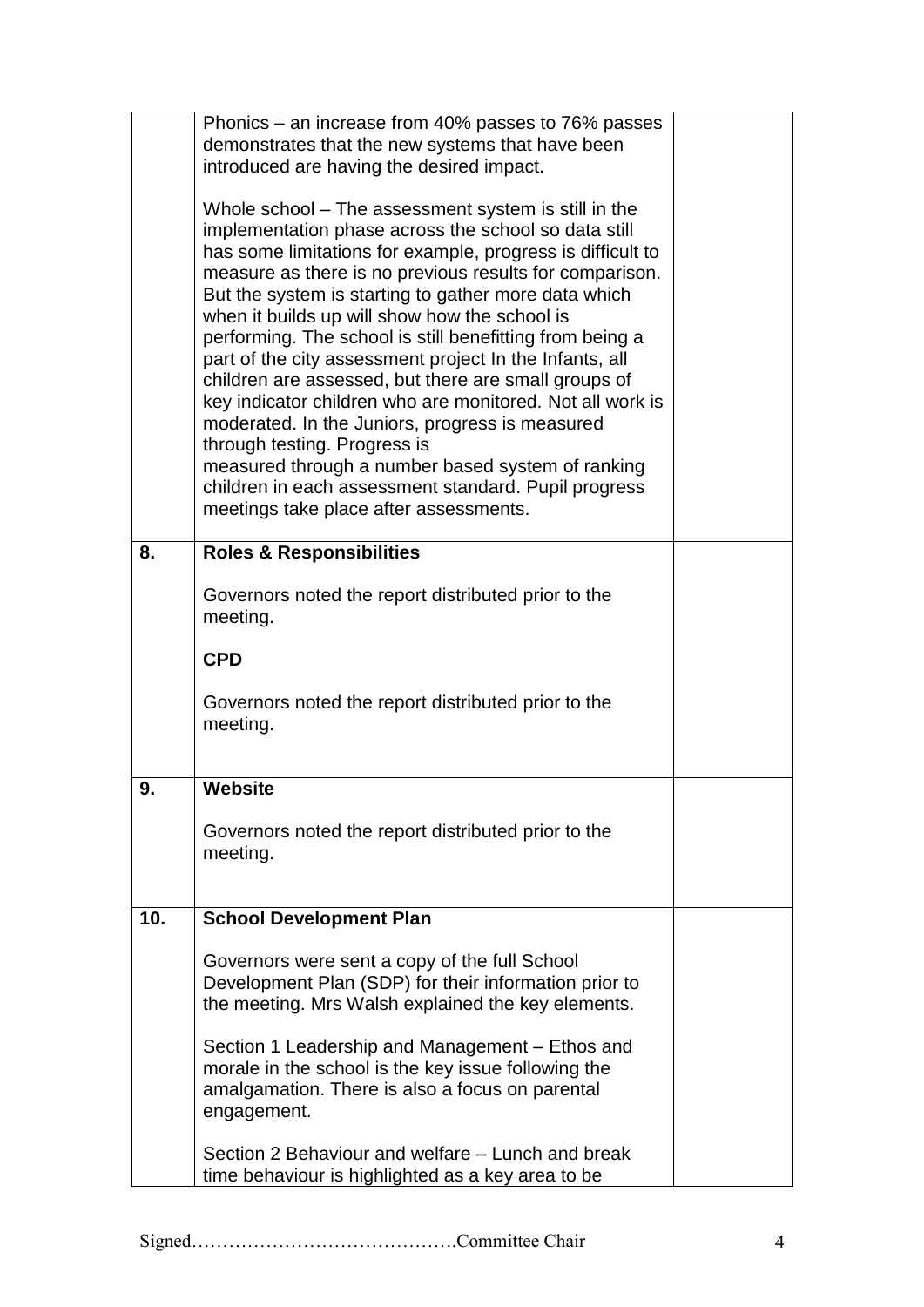|     | concentrated on. Along with the many internal<br>mechanisms being used, the school is also using the<br>support of sports coaches, including those at The<br>Joseph Lappin Centre. There is also the ongoing focus<br>on improving attendance. Initiatives have been started<br>and are already showing some impact.                                     |  |
|-----|----------------------------------------------------------------------------------------------------------------------------------------------------------------------------------------------------------------------------------------------------------------------------------------------------------------------------------------------------------|--|
|     | Section 3 Quality of teaching – The main focus is<br>improving the quality of teaching in writing to improve<br>pupil attainment in this area and sharing good practice,<br>in particularly in the support of NQT and RQT teachers.                                                                                                                      |  |
|     | Section 4 EYFS –. There is a need to embed learning<br>practices into EYFS. This will be done by embedding<br>the assessment policy and ensuring the environment is<br>able to provide what is needed for all children. The<br>development of the nursery lead is essential for the<br>school. The third priority is to increase parental<br>engagement. |  |
|     | Section 5 Achievement of pupils – The Liverpool<br>Counts project detailed by Mrs McBrien earlier in the<br>meeting is a key focus in this section as is ensuring the<br>effective use of pupil premium.                                                                                                                                                 |  |
|     | Governors thanked Mrs Walsh for the comprehensive<br>plan and expressed their confidence in the leadership<br>to deliver on the plan.                                                                                                                                                                                                                    |  |
| 11. | <b>Policies update</b>                                                                                                                                                                                                                                                                                                                                   |  |
|     | <b>EYFS assessment</b><br>Governors agreed the policy distributed prior to the<br>meeting.                                                                                                                                                                                                                                                               |  |
| 12. | <b>Themed weeks/charities</b>                                                                                                                                                                                                                                                                                                                            |  |
|     | Governors noted the report distributed prior to the<br>meeting.                                                                                                                                                                                                                                                                                          |  |
|     | <b>Extra-curricular clubs</b>                                                                                                                                                                                                                                                                                                                            |  |
|     | Governors asked whether there had been a decline in<br>the number of clubs offered. - The clubs were now<br>more successful and had teachers and TAs holding<br>them.                                                                                                                                                                                    |  |
| 13. | <b>Residential Trip</b>                                                                                                                                                                                                                                                                                                                                  |  |